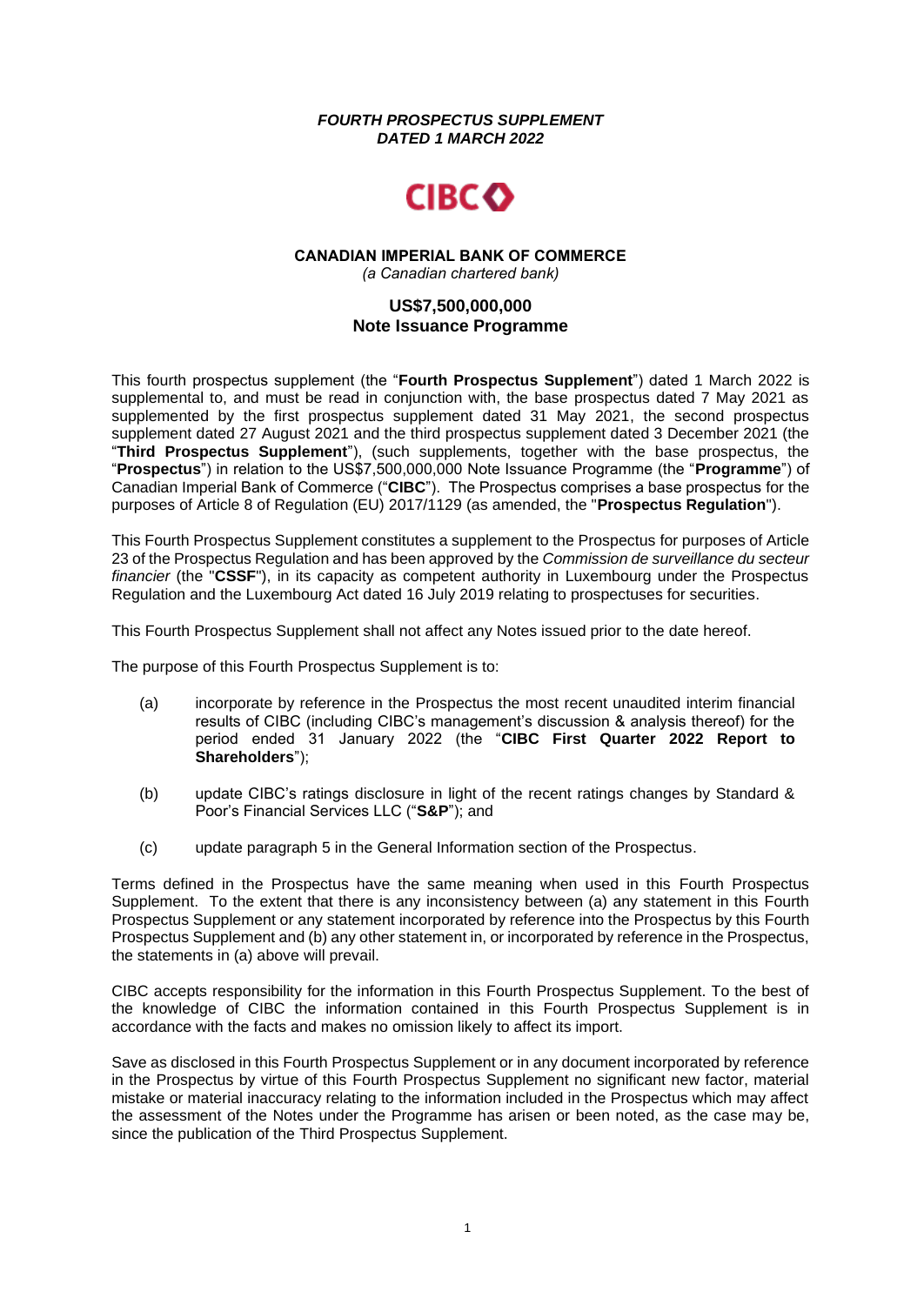In accordance with Article 23(2) of Prospectus Regulation, investors who have already agreed to purchase or subscribe for the Notes before this Fourth Prospectus Supplement is published have the right, exercisable within three working days after publication of this Fourth Prospectus Supplement, to withdraw their acceptances. The final date of the right of withdrawal will be 4 March 2022.

### **DOCUMENTS INCORPORATED BY REFERENCE**

The following information supplements the section entitled "Documents Incorporated by Reference" at pages 88 to 90 of the Prospectus and further updates the list of documents incorporated by reference in the Prospectus. The following document, which has been previously published or is simultaneously published and filed with the CSSF and the Luxembourg Stock Exchange, shall be incorporated in, and form part of, the Prospectus:

a) the sections of CIBC's First Quarter 2022 Report to Shareholders *[Report to](https://www.cibc.com/content/dam/cibc-public-assets/about-cibc/investor-relations/pdfs/quarterly-results/2022/q122report-en.pdf)*  **[Shareholders for the First Quarter, 2022 \(cibc.com\)](https://www.cibc.com/content/dam/cibc-public-assets/about-cibc/investor-relations/pdfs/quarterly-results/2022/q122report-en.pdf)** identified in the following crossreference list, which includes, among other things, the comparative unaudited interim consolidated financial statements for the three month period ended 31 January 2022 with comparative unaudited interim consolidated financial statements for the three month period ended 31 January 2021 prepared in accordance with International Accounting Standard (IAS) 34 "Interim Financial Reporting":

| Information                                                        | Page numbers refer to the CIBC First<br>Quarter 2022 Report to Shareholders |
|--------------------------------------------------------------------|-----------------------------------------------------------------------------|
| Management's discussion and analysis                               | 1 - 47                                                                      |
| Comparative unaudited interim consolidated<br>financial statements | $48 - 69$                                                                   |
| Consolidated balance sheet                                         | 49                                                                          |
| Consolidated statement of income                                   | 50                                                                          |
| Consolidated statement of<br>comprehensive income                  | 51                                                                          |
| Consolidated statement of changes<br>in equity                     | 52                                                                          |
| Consolidated statement of cash<br>flows                            | 53                                                                          |
| Notes to the interim consolidated<br>financial statements          | $54 - 69$                                                                   |

Any information in the CIBC's First Quarter 2022 Report to Shareholders that is not listed in the crossreference list is not incorporated by reference in the Prospectus. Such information is either not relevant for prospective investors or is covered elsewhere in the Prospectus.

### **ISSUER CREDIT RATINGS**

S&P announced on 22 February 2022 that it has affirmed: (i) each of CIBC's (a) Deposit or Counterparty credit rating; and (b) Legacy Senior Debt credit rating as 'A+'; and (ii) CIBC's Short Term Debt credit rating as 'A-1' and, further that it has upgraded CIBC's Senior (Bail-in) Debt credit rating from 'BBB+' to 'A-'. By virtue of this Third Prospectus Supplement, the rating table on page 291 of the Base Prospectus is deemed to be amended to reflect these changes.

S&P, a subsidiary of The McGraw-Hill Companies Inc., is not established nor is it registered in the EU or in the UK. However, ratings issued by S&P are endorsed by its Registered CRA affiliates: (1)